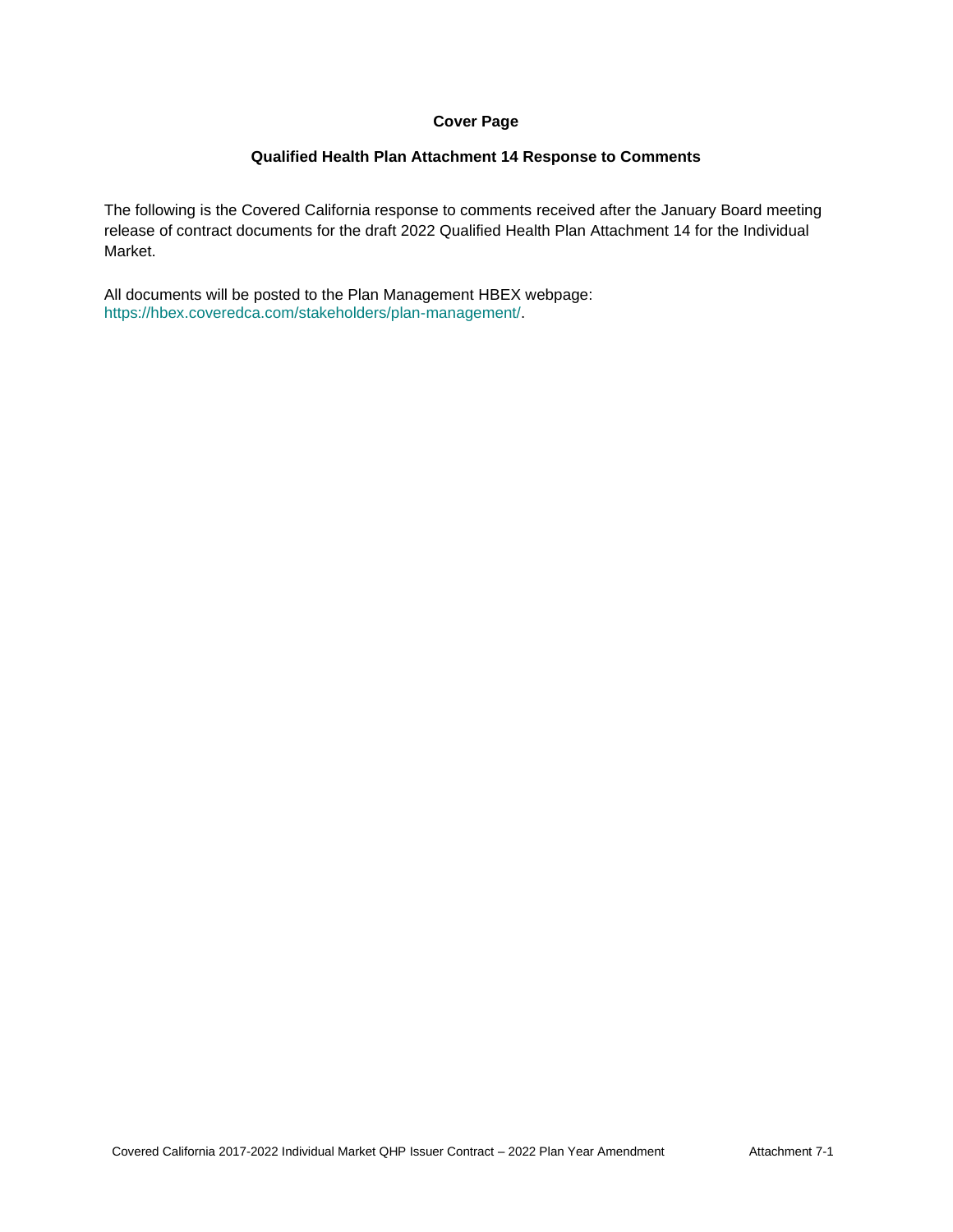| A14 Item #       | <b>A14 Sub-Section</b> | <b>Comment</b>                                                                                                                                                                                                                                                                                                                                                                                                                                                                                                                                                                                                                                                                                                                                                                                                                                                                                                                                                                                                                                                                                                                                                                                              | <b>Covered CA Response</b>                                                                                                                                                                                                                                                                                      |
|------------------|------------------------|-------------------------------------------------------------------------------------------------------------------------------------------------------------------------------------------------------------------------------------------------------------------------------------------------------------------------------------------------------------------------------------------------------------------------------------------------------------------------------------------------------------------------------------------------------------------------------------------------------------------------------------------------------------------------------------------------------------------------------------------------------------------------------------------------------------------------------------------------------------------------------------------------------------------------------------------------------------------------------------------------------------------------------------------------------------------------------------------------------------------------------------------------------------------------------------------------------------|-----------------------------------------------------------------------------------------------------------------------------------------------------------------------------------------------------------------------------------------------------------------------------------------------------------------|
| 2.1              |                        | Data reconciliation<br>]plans have been working diligently with Covered CA and IBM Watson on AB 929 submissions, and have provided you with requirements. Covered CA and QHP's must now adhere to the legal requirements of AB 929.<br>detailed information regarding the uniqueness of each plan's data - including the availability of certain data elements. We<br>believe that performance guarantees should be evaluated against this baseline, and penalties should only be assessed in<br>instances where data is not submitted timely or with variances from the mutually agreed-upon parameters.<br>The QHPs remain very concerned about IBM Watson's data reconciliation process. Historically, IBM Watson has asked the<br>QHPs to re-submit historical data because either Covered CA or IBM Watson did not agree with the methodology used by the<br>QHP to populate certain data points. We remain concerned about this practice and would appreciate further discussion about<br>these concerns. We have shared these concerns with you previously; however, another discussion about this topic is<br>needed. Performance guarantees should only be assessed for untimely or file failures. | Covered CA appreciates all of the collaboration being done for the implementation of AB 929<br>For this requirement, Covered CA updated the contract language to include definitions and<br>updated performance standards for clarity; penalties will be assessed based on the performance<br>standard failure. |
| 3.1 & 8.3.2      | QRS Scores             | The Plan recommends that Covered CA should look at Medicare and its STAR ratings and its Categorical Adjustment Index<br>as a means of adjusting the attributes of the population such as income in calculating final STAR ratings. We hope Covered<br>Ca will also consider some sort of adjustment.                                                                                                                                                                                                                                                                                                                                                                                                                                                                                                                                                                                                                                                                                                                                                                                                                                                                                                       | Thank you for your comment. Covered California will consider your recommendation as we<br>investigate a "social determinants of health" adjuster for 2023 and beyond. Covered California will<br>not make this type of adjustment to the QRS at this time.                                                      |
| $\overline{3.3}$ | 3.3a and 3.3b          | 3.3a Reducing Health Disparities - Attachment 7, Article 31, Sections 13.01 and 13.02 - 7.5% of At-Risk Amount and;<br>3.3b) Disparities Reduction Intervention - Attachment 7, Article 1, Sections 1.03 - 7.5% of At-Risk Amount<br>We appreciate that Covered California is tying these new disparities related contract requirements to 7.5% at-risk payment as<br>noted above. We also appreciate the way Covered California has laid out past and future contract expectations so the exact<br>goals and trajectory are clear to stakeholders, including health plans and providers.                                                                                                                                                                                                                                                                                                                                                                                                                                                                                                                                                                                                                   | Thank you for your comment.                                                                                                                                                                                                                                                                                     |
| 3.4              |                        | 3.4 Primary Care - Attachment 7, Article 74, Section 4.01 and 4.027.04 - 10% of At Risk Amount<br>We strongly support the performance goals in section 3.4. However we would appreciate additional information as to how<br>Covered California arrived at such different primary care targets for HMOs versus PPOs. We are particularly concerned as<br>this decision seems to be predicated on the troubling notion that PPOs provide less primary care/coordinated care than<br>HMO <sub>s</sub> .                                                                                                                                                                                                                                                                                                                                                                                                                                                                                                                                                                                                                                                                                                        | Covered California developed the proposed performance levels for HMO and PPO/EPO products<br>based on performance over the last several years. We also recognize that HMO and PPO/EPO<br>plans have different contracting mechanisms and varying leverage to change payment structures.                         |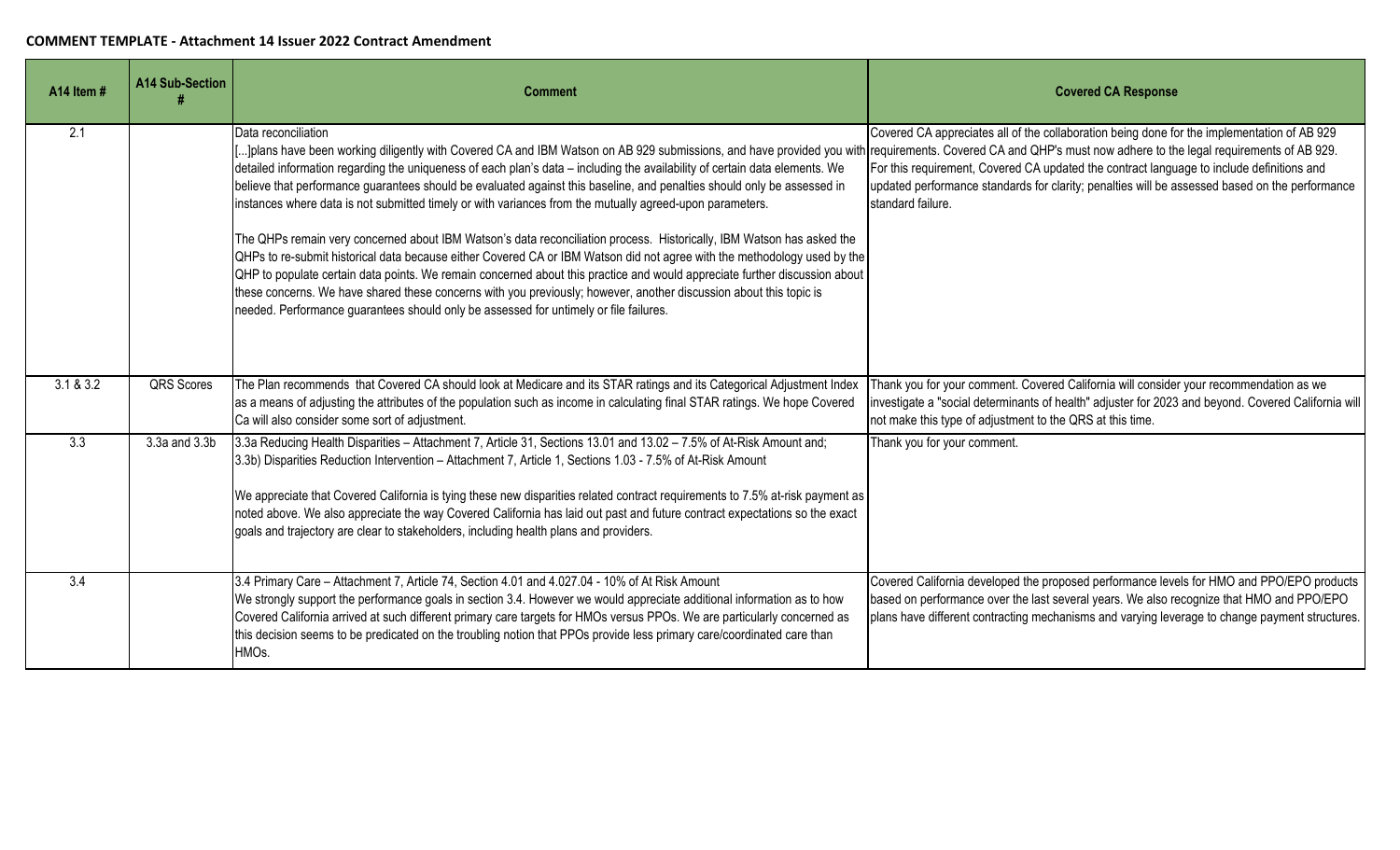| A14 Item# | A14 Sub-Section | <b>Comment</b>                                                                                                                                                                                                                                                                                                                                                                                                                                                                                                                                                                                                                                                                                                                                                                                                                                                                                    | <b>Covered CA Response</b>                                                                                                                                                                                            |
|-----------|-----------------|---------------------------------------------------------------------------------------------------------------------------------------------------------------------------------------------------------------------------------------------------------------------------------------------------------------------------------------------------------------------------------------------------------------------------------------------------------------------------------------------------------------------------------------------------------------------------------------------------------------------------------------------------------------------------------------------------------------------------------------------------------------------------------------------------------------------------------------------------------------------------------------------------|-----------------------------------------------------------------------------------------------------------------------------------------------------------------------------------------------------------------------|
| 3.4       |                 | 3.4 Primary Care % of PCPs paid under new payment strategy; We appreciate allowing for a different target for PPO vs HMO Based on feedback and discussion with issuers, Covered California is lowering the performance<br>network based products (more than 50% are under a HCP LAN APM Category 3 by the end of 2022). As PPO networks can levels for 3.4 Primary Care Payment for PPO/EPO products and will adjust the performance levels<br>have many thousands of PCPs who have a small, or sometimes no Covered California members, this PG should be adjusted for HMO products to account for direct contracting.<br>to reflect a prioritization for providers with a large panel size and/or revenue.<br>Recommendation: For PPO/EPO products, the PG denominator be based on some thresholds of panel size and revenue.                                                                   |                                                                                                                                                                                                                       |
| 3.4       |                 | 3.4 Primary Care % of PCPs paid under new payment strategy; Measurement Year 2022 Proposal; We appreciate allowing<br>for a different target for PPO vs HMO network based products (more than 50% are under a HCP LAN APM Category 3 by the performance standard 3.4 Primary Care Payment. Based on feedback and discussion with<br>end of 2022). As PPO networks can have many thousands of PCPs who have small, or sometimes no Covered California<br>members, this PG should be adjusted to reflect a prioritization for providers with a large panel size and/or revenue. We<br>recommend that for PPO/EPO products, the PG denominator be based on some thresholds of panel size and significant<br>revenue.<br>Plans are also concerned that due to differences in contracted networks the 50% target may be difficult to obtain in 2022. We<br>recommend setting a 10% threshold to start. | Covered California will maintain the attainment thresholds with staggered penalty amounts for<br>issuers, Covered California is lowering the performance levels for 3.4 Primary Care Payment for<br>PPO/EPO products. |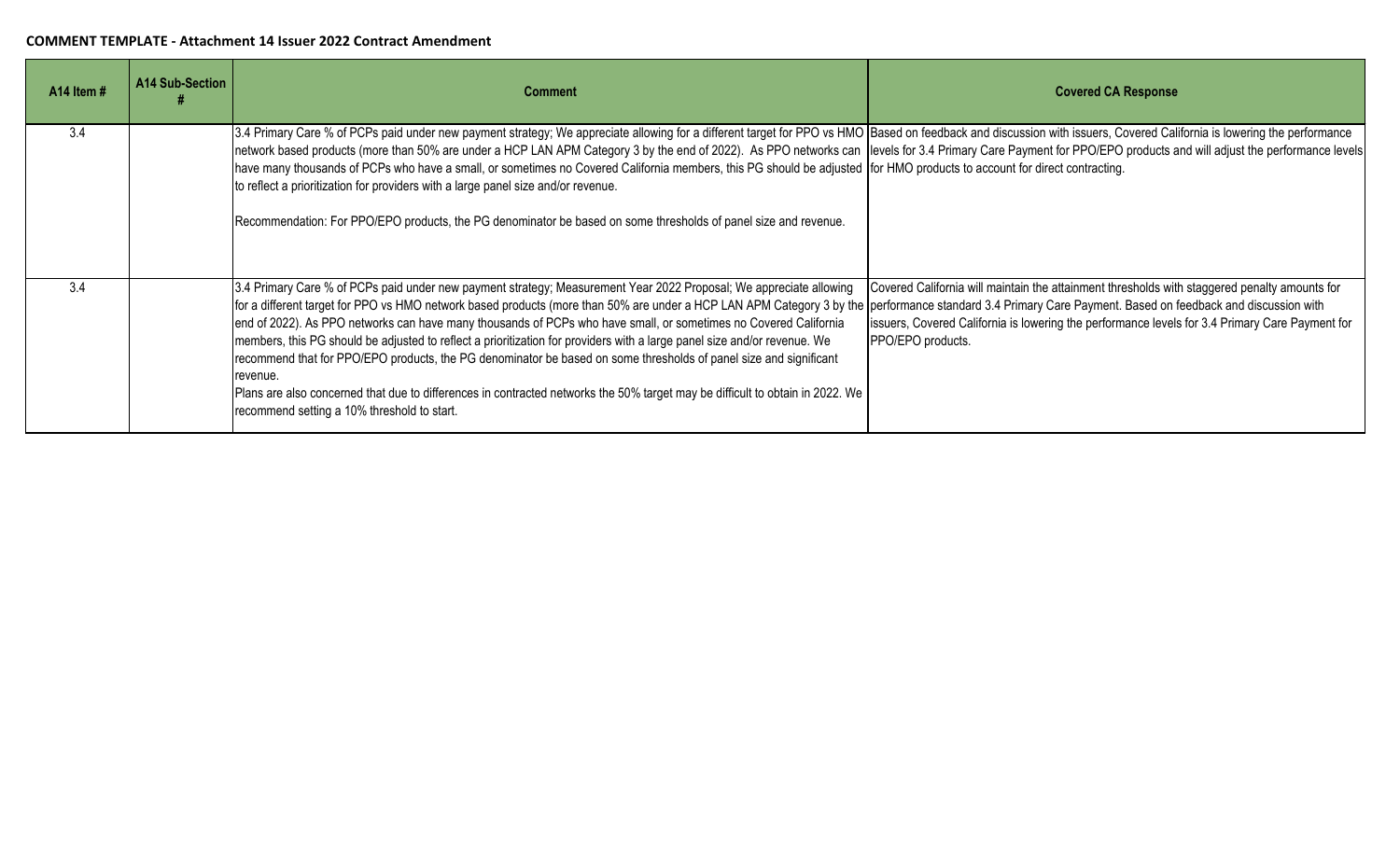| A14 Item # | <b>A14 Sub-Section</b> | <b>Comment</b>                                                                                                                                                                                                                                                                                                                                                                                                                                                                                                                                                                                                                                                                                                                                                                                                                                                                                                                                                                                                                                                                                                                                                                                                                                                                                                                                                                                                                                                                                                                                                                                                                                                                                                                                                                                                                                      | <b>Covered CA Response</b>                                                                                                                                                                                                                                                                                                                                                                                 |
|------------|------------------------|-----------------------------------------------------------------------------------------------------------------------------------------------------------------------------------------------------------------------------------------------------------------------------------------------------------------------------------------------------------------------------------------------------------------------------------------------------------------------------------------------------------------------------------------------------------------------------------------------------------------------------------------------------------------------------------------------------------------------------------------------------------------------------------------------------------------------------------------------------------------------------------------------------------------------------------------------------------------------------------------------------------------------------------------------------------------------------------------------------------------------------------------------------------------------------------------------------------------------------------------------------------------------------------------------------------------------------------------------------------------------------------------------------------------------------------------------------------------------------------------------------------------------------------------------------------------------------------------------------------------------------------------------------------------------------------------------------------------------------------------------------------------------------------------------------------------------------------------------------|------------------------------------------------------------------------------------------------------------------------------------------------------------------------------------------------------------------------------------------------------------------------------------------------------------------------------------------------------------------------------------------------------------|
| 3.4        |                        | [We] respectfully requests for Covered California to reintroduce an improvement target along with the attainment target so<br>that either/or can be achieved. Allowing for either an improvement or attainment is a standard among industry programs like<br>IHA.<br>We recommend setting the HMO Expectation targets as follows:<br>• Contractor reports no increase in PCPs contracted under HCP LAN APM Category 3 or Category 4; or reports 0 to <50% of<br>PCPs contracted under HCP LAN APM Category 3 or Category 4: 10% penalty<br>• Contractor reports an increase of more than 0% but less than 5% in the percentage of PCPs contracted under HCP LAN<br>APM Category 3 or Category 4; or reports 50 to <75% of PCPs contracted under HCP LAN APM Category 3 or Category 4:<br>5% penalty<br>• Contractor reports an increase of more than 5% but less than 10% in the percentage of PCPs contracted under HCP LAN<br>APM Category 3 or Category 4; or reports ≥ 75% of PCPs contracted under HCP LAN APM Category 3 or Category 4: No<br>penalty<br>We recommend setting the PPO Expectation targets as follows:<br>• Contractor reports no increase in PCPs contracted under HCP LAN APM Category 3 or Category 4; or reports 0 to <5% of<br>PCPs contracted under HCP LAN APM Category 3 or Category 4: 10% penalty<br>. Contractor reports an increase of more than 0% but less than 5% in the percentage of PCPs contracted under HCP LAN<br>APM Category 3 or Category 4; or reports 5 to <10% of PCPs contracted under HCP LAN APM Category 3 or Category 4:<br>5% penalty<br>• Contractor reports an increase of more than 5% but less than 10% in the percentage of PCPs contracted under HCP LAN<br>APM Category 3 or Category 4; or reports ≥ 10% of PCPs contracted under HCP LAN APM Category 3 or Category 4: No<br>penalty | Covered California will maintain the attainment thresholds with staggered penalty amounts for<br>performance standard 3.4 Primary Care Payment. Based on feedback and discussion with<br>issuers, Covered California is lowering the performance levels for 3.4 Primary Care Payment for<br>PPO/EPO products and will adjust the performance levels for HMO products to account for direct<br>contracting. |
| 3.4        |                        | We recognize that Covered CA has adjusted the performance standard to establish different performance levels for HMO<br>plans versus PPO/EPO plans. However, the HMO performance level continues to be problematic as it is tied directly to PCP performance standard 3.4 Primary Care Payment. Based on feedback and discussion with<br>contracts. This ties to both a direct model and a staff model, but does not accommodate a delegated model as the PCP<br>contracting is owned by the PPG, not the health plan, leaving the health plan with limited ability to influence this measure.<br>The removal of credits and the increase in the amount at risk just makes this even more problematic. We would like to<br>suggest that the measure be adjusted to target the PPG payment model rather than the PCP. At the very least, we suggest<br>that the penalty thresholds be reduced.                                                                                                                                                                                                                                                                                                                                                                                                                                                                                                                                                                                                                                                                                                                                                                                                                                                                                                                                                       | Covered California will maintain the attainment thresholds with staggered penalty amounts for<br>issuers, Covered California will adjust the performance levels for HMO products to account for<br>direct contracting.                                                                                                                                                                                     |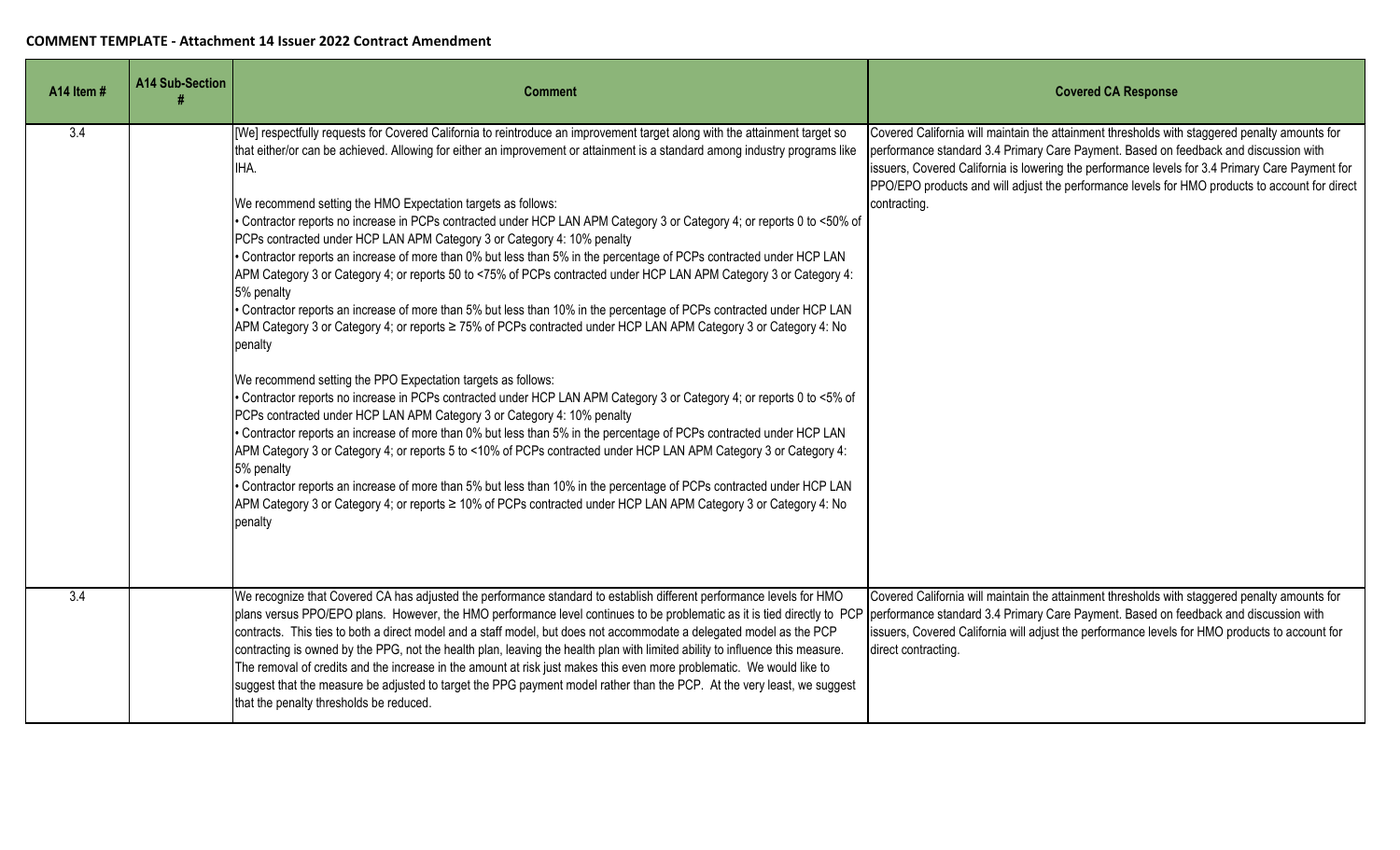| A14 Item # | <b>A14 Sub-Section</b> | <b>Comment</b>                                                                                                                                                                                                                                                                                                                                                                                                                                                                                                                                                                                                                                                                                                                                                                                                                                                                                                                                                                                                                                                                                                                                                                                                                                                                                                                                                                                                                                                                                                                                                                                                                          | <b>Covered CA Response</b>                                                                                                                                                                                                                                                                                                                                                                                                                                                                                                  |
|------------|------------------------|-----------------------------------------------------------------------------------------------------------------------------------------------------------------------------------------------------------------------------------------------------------------------------------------------------------------------------------------------------------------------------------------------------------------------------------------------------------------------------------------------------------------------------------------------------------------------------------------------------------------------------------------------------------------------------------------------------------------------------------------------------------------------------------------------------------------------------------------------------------------------------------------------------------------------------------------------------------------------------------------------------------------------------------------------------------------------------------------------------------------------------------------------------------------------------------------------------------------------------------------------------------------------------------------------------------------------------------------------------------------------------------------------------------------------------------------------------------------------------------------------------------------------------------------------------------------------------------------------------------------------------------------|-----------------------------------------------------------------------------------------------------------------------------------------------------------------------------------------------------------------------------------------------------------------------------------------------------------------------------------------------------------------------------------------------------------------------------------------------------------------------------------------------------------------------------|
| 3.5        |                        | 3.5 Accountable Care Organizations (ACOs) - Attachment 7, Article 84, Section 4.038.01 - 10% of At-Risk Amount<br>As we stated in our earlier letter, given the mixed record of ACOs in reducing costs while improving quality along with the<br>wide variation in types of ACOs, it is worth considering whether this 10 percentage at-risk is appropriate or whether a lower<br>percentage of 4.5% or 5% might be more appropriate which would free up at-risk funds for chronic conditions, preventive<br>health care, etc.                                                                                                                                                                                                                                                                                                                                                                                                                                                                                                                                                                                                                                                                                                                                                                                                                                                                                                                                                                                                                                                                                                          | Covered California intends to maintain the 10% at risk for performance standard 3.5 ACOs for<br>HMOs. We are proposing that 3.5 ACOs will no longer be applicable to PPO/EPO products.<br>Instead, Covered California will emphasize 3.4 Primary Care Payment for PPO/EPO products.<br>We continue to promote the use of ACOs and IDSs as mechanisms to improve quality of care and<br>promote integrated care while also aiming to learn more about ACO best practices in 2022 to<br>inform the 2023 refresh requirements. |
| 3.5        |                        | [We] respectfully requests for Covered California to reintroduce an improvement target along with the attainment target so<br>that either/or can be achieved. Allowing for either an improvement or attainment is a standard among industry programs like<br>IHA.<br>We recommend setting the HMO Expectation targets as follows:<br>Contractor reports no increase in membership attributed or assigned to ACOs; or reports 0 to <50% of membership is<br>attributed or assigned to ACOs: 10% penalty<br>Contractor reports an increase of more than 0% but less than 5% in the percentage of membership attributed or assigned to<br>ACOs; or reports 50 to <80% of membership is attributed or assigned to ACOs: 5% penalty<br>• Contractor reports an increase of more than 5% but less than 10% in the percentage of membership attributed or assigned<br>to ACOs; or reports ≥ 80% of membership is attributed or assigned to ACOs: No penalty<br>We recommend setting the PPO Expectation targets as follows:<br>Contractor reports no increase in membership attributed or assigned to ACOs; or reports 0 to <5% of membership is<br>attributed or assigned to ACOs: 10% penalty<br>• Contractor reports an increase of more than 0% but less than 5% in the percentage of membership attributed or assigned to<br>ACOs; or reports 5 to <10% of membership is attributed or assigned to ACOs: 5% penalty<br>• Contractor reports an increase of more than 5% but less than 10% in the percentage of membership attributed or assigned<br>to ACOs; or reports ≥ 10% of membership is attributed or assigned to ACOs: No penalty | Covered California will maintain the attainment thresholds with staggered penalty amounts for<br>performance standard 3.5 ACOs for HMO products. Based on feedback and discussion with<br>issuers, Covered California is lowering the performance levels for HMO products. We are also<br>proposing that 3.5 ACOs will no longer be applicable to PPO/EPO products.                                                                                                                                                         |
| 3.5        |                        | 3.5 Accountable Care Organizations (ACOs); We appreciate that Covered California is considering a different target for PPO<br>network participation in ACO's. Consistent with the comments above (3.4), we recommend setting a lower target.                                                                                                                                                                                                                                                                                                                                                                                                                                                                                                                                                                                                                                                                                                                                                                                                                                                                                                                                                                                                                                                                                                                                                                                                                                                                                                                                                                                            | Covered California will maintain the attainment thresholds with staggered penalty amounts for<br>performance standard 3.5 ACOs for HMO products. Based on feedback and discussion with<br>issuers, Covered California is lowering the performance levels for HMO products. We are also<br>proposing that 3.5 ACOs will no longer be applicable to PPO/EPO products.                                                                                                                                                         |